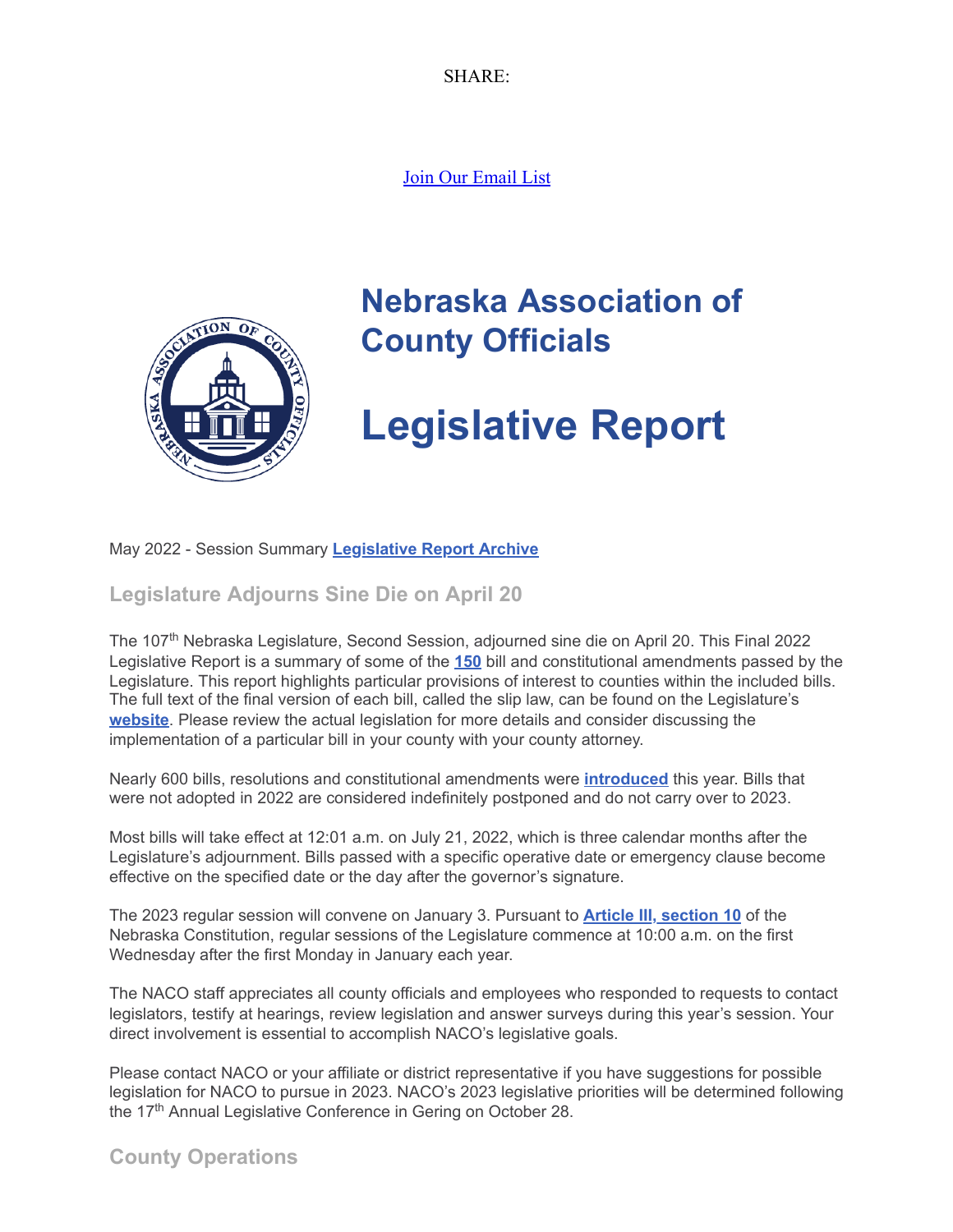**[LB984](https://nebraskalegislature.gov/bills/view_bill.php?DocumentID=47455)** increases the commission counties, cities and retailers receive for collecting sales taxes, effective October 1, 2022. Currently the reimbursement rate is 2.5 percent on the first \$3,000 in sales taxes collected, which equals a maximum of \$75 per month. The new rate will be 2.5 percent on the first \$6,000 of collections, or a maximum of \$150 per month. Since 2019, counties also collect an amount equal to one-half of one percent on amounts in excess of \$6,000 per month. This amount is unchanged. Until January 1, 2023, these additional collections are divided equally between the county general fund and the county road fund. After that date, 75 percent of the additional collections will be deposited in the county general fund and 25 percent in the county road fund. LB984 also exempts feminine hygiene products and net wrap use to wrap hay bales from sales tax. Additional language taken from **[LB881](https://nebraskalegislature.gov/bills/view_bill.php?DocumentID=47162)** states that if any female prisoner in a detention facility needs a feminine hygiene product, it must be provided free of charge.

**[LB1144](https://nebraskalegislature.gov/bills/view_bill.php?DocumentID=47647)** authorizes political subdivisions that allocate ARPA (American Rescue Plan Act) funds for eligible broadband infrastructure projects to coordinate with the Public Service Commission (PSC) to administer the funds in a manner consistent with the Nebraska Broadband Bridge Act. Such agreements would allow the PSC to advertise bids and determine the appropriate speeds for the area to help make sure the county isn't overbuilding. Other bills incorporated into LB1144 allow the PSC to create an official map of broadband availability (**[LB914](https://nebraskalegislature.gov/bills/view_bill.php?DocumentID=47277)**) and require Broadband Bridge grant recipients to agree to provide services for 15 years following the receipt of funding. The PSC has opened a docket to examine the process to award these grants. The Legislature's Transportation and Telecommunications Committee will review the administration of the Broadband Bridge program this summer as part of **[LR401](https://nebraskalegislature.gov/bills/view_bill.php?DocumentID=49116)**.

**[LB1165](https://nebraskalegislature.gov/bills/view_bill.php?DocumentID=47458)** allows counties and other entities to levy for bonds approved by voters before the bonds have been issued. Bonds are typically issued very close to the time that the funds are needed in an effort to avoid paying additional interest. However, because property taxes are only levied once a year and collected in arrears, a public entity can experience cash flow difficulties between the time the first payment is due and the tax collections from the bond begins. Establishing a tax levy earlier and creating a timely payment schedule could reduce the interest on the bond payment and reduce the tax asking for the bond.

**[LB807](https://nebraskalegislature.gov/bills/view_bill.php?DocumentID=47112)** revises budget requirements for nonprofit county historical societies that receive funding through an allocation of county levy authority. They must provide the county board with a detailed written accounting of how the funds were used within one year after receiving the funding.

**[LB983](https://nebraskalegislature.gov/bills/view_bill.php?DocumentID=47145)** revises county procedures for hearings on industrial tract designations. Existing law allows county boards to hold a hearing to review industrial tract designations during the month of March in even-numbered years at the request of the city having zoning authority over the tract or of their own volition. If there is a problem with the designation, a separate hearing is held with the owner of the tract. LB983 combines the review and hearing into a single meeting with the city and property owners. The burden of proving that the tract continues to be used for industrial purposes is on the property owner. If the owner does not attend the hearing, the county board must remove the industrial tract designation. Storage of personal property is not considered an industrial use eligible for the designation.

**[LB805](https://nebraskalegislature.gov/bills/view_bill.php?DocumentID=46949)** states the Legislature's intent to appropriate \$3 million annually for riparian weed control. It expands the coverage area from 100 feet of the bank of a stream channel to include the flood plain. The Legislature began appropriating funds to reduce vegetation in waterways in 2007 to help open river channels for water to flow freely. The bill incorporates language from **[LB712](https://nebraskalegislature.gov/bills/view_bill.php?DocumentID=47343)** that revises the Black-Tailed Prairie Dog Management Act to remove notice provisions that are constitutionally suspect. Under the bill, counties that have adopted a plan must provide individual notices by certified mail to landowners of the county's plan to take action to control prairie dogs on their land. Adjacent landowners can make a written waiver of objection to the expansion of the colonies on their property.

**[LB791](https://nebraskalegislature.gov/bills/view_bill.php?DocumentID=46864)** increases the population threshold at which county surveyors serve as highway superintendents from 60,000 to 100,000. Hall County's population exceeded 60,000 in the most recent census and would have to restructure these offices if not for the passage of LB791.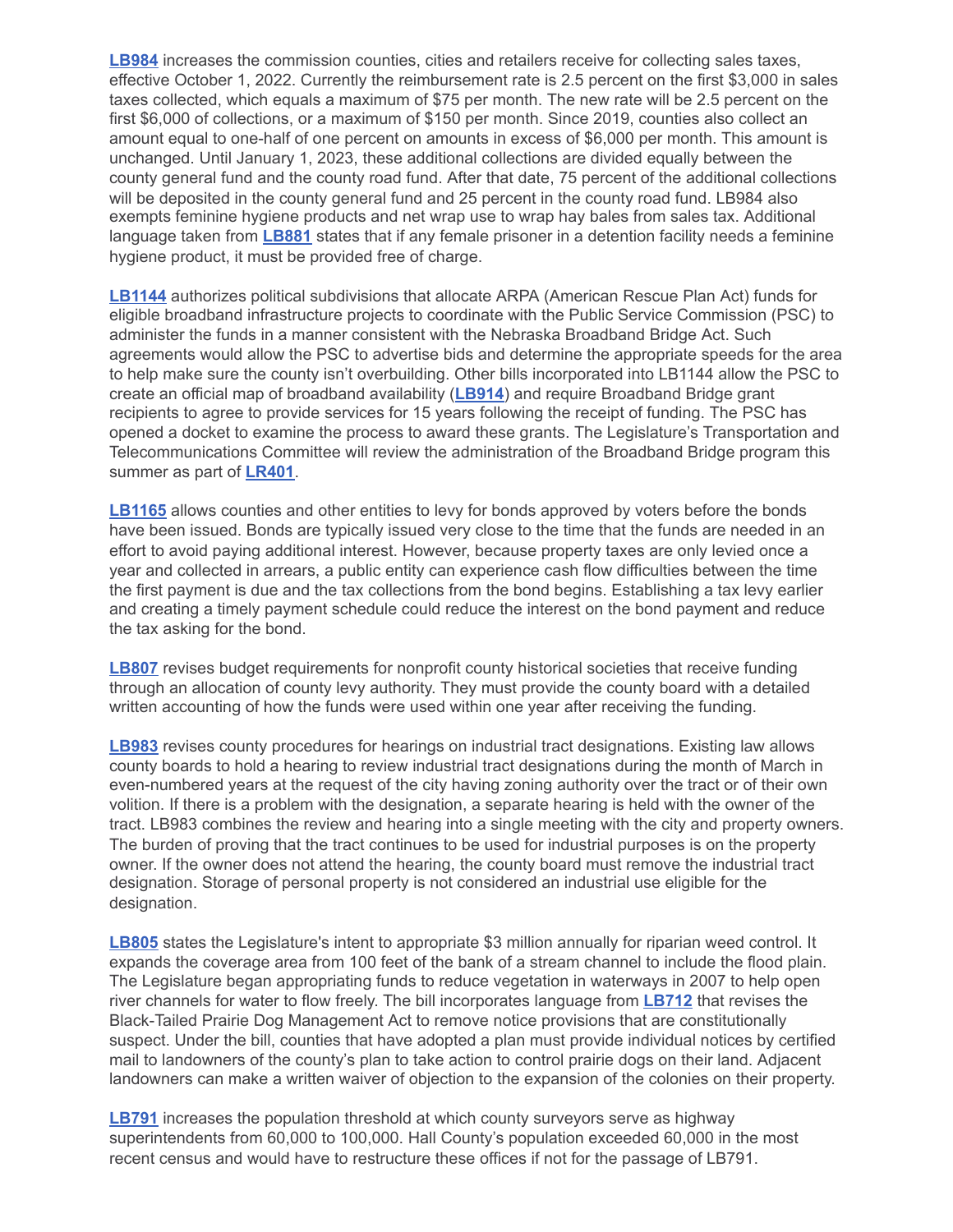**[LB707](https://nebraskalegislature.gov/bills/view_bill.php?DocumentID=47057)** strikes reciprocal licensing requirements for out-of-state auctioneers that sell personal property. The concept, which was offered by Senator Myron Dorn on behalf of NACO, was originally introduced as **[LB811](https://nebraskalegislature.gov/bills/view_bill.php?DocumentID=47350)**. Under existing law, out-of-state auctioneers who sell personal property are subject to the same licensing requirements as their home state. If they sell real property, they are subject to the licensing requirements of the Nebraska Real Estate Commission. The bill strikes the reciprocal licensing language but leaves the real estate licensing provisions in place. The bill also updates and clarifies laws under the jurisdiction of the Nebraska Department of Banking and Finance. It includes updates to the Nebraska Real Property Appraiser Act (**[LB706](https://nebraskalegislature.gov/bills/view_bill.php?DocumentID=46653)**), redefines the term "securities" in the Public Funds Deposit Security Act (**[LB826](https://nebraskalegislature.gov/bills/view_bill.php?DocumentID=47140)**), and limits cryptocurrency custody services (**[LB993](https://nebraskalegislature.gov/bills/view_bill.php?DocumentID=47017)**). The auctioneer provisions take effect on July 21 and other sections have different effective dates.

**[LB75](https://nebraskalegislature.gov/bills/view_bill.php?DocumentID=43901)** requires county boards to hold a hearing on the status of a township library when a county changes from a township form of government to a commissioner form. The county board must determine if the township library should be disposed of, merge with another library, or continue operation. The hearing must occur within one year after voters have approved the discontinuance of township organization. After the hearing, the county board would have to adopt a resolution stating the disposition of the library and the effective date. Senator Tim Gragert introduced LB75 on behalf of NACO.

**[LB29](https://nebraskalegislature.gov/bills/view_bill.php?DocumentID=43796)** adds Juneteenth National Independence Day, June 19, as a state holiday during which courts are closed. Juneteenth was named a federal holiday last year. Because the bill has an emergency clause, it has already taken effect.

**[LB1204](https://nebraskalegislature.gov/bills/view_bill.php?DocumentID=47373)** makes technical changes to liquor licensing laws and allows the Liquor Control Commission to electronically deliver new or renewed licenses upon confirmation from the appropriate county or city clerk that the fees and occupation taxes have been paid.

**[LB1236](https://nebraskalegislature.gov/bills/view_bill.php?DocumentID=47701)** creates a special designated liquor license (SDL) that allows certain nonprofits and municipal corporations that are exempt from federal income taxes to apply for up to six licenses for events held at the same location. Like other SDL's, the Liquor Control Commission cannot issue a license without the approval of the appropriate county board or city council. This concept was taken from **[LB899](https://nebraskalegislature.gov/bills/view_bill.php?DocumentID=46629)**.

**[LR283CA,](https://nebraskalegislature.gov/bills/view_bill.php?DocumentID=47071)** if approved by voters at the November 2022 general election, will allow counties, cities and other political subdivisions that own or operate an airport to expend revenue to develop or expand regularly scheduled commercial passenger air service at the airport.

## **Inheritance Taxes**

**[LB310](https://nebraskalegislature.gov/bills/view_bill.php?DocumentID=43516)** reduces inheritance taxes collected by counties by increasing exemption amounts and decreasing tax rates. For decedents dying on or after January 1, 2023, the tax on Class I beneficiaries (parents, siblings, children) will be one percent on amounts in excess of \$100,000. The tax on Class II beneficiaries (aunts, uncles, nieces, nephews) will be 11 percent on amounts in excess of \$40,000. The tax on Class III beneficiaries (all others) will be 15 percent on amounts in excess of \$25,000. Counties will experience an estimated 15 percent loss in inheritance taxes due to these changes. Beneficiaries of all classes who are under age 22 will not be subject to inheritance taxes.

The bill was amended to incorporate **[LB377](https://nebraskalegislature.gov/bills/view_bill.php?DocumentID=43873)** that defines the term relatives to include relatives of a spouse or former spouse of the decedent's relative if the relative was married to the person at the date of the death or the decedent or spouse. Personal representatives of estates must submit information to county treasurers on the number and classes of beneficiaries who do not reside in Nebraska and county treasurers must report this data to the Department of Revenue.

Two measures were introduced but not advanced that would have eliminated inheritance taxes. **[LB1264](https://nebraskalegislature.gov/bills/view_bill.php?DocumentID=47356)** and **[LR264CA](https://nebraskalegislature.gov/bills/view_bill.php?DocumentID=47102)** were part of broad tax policy proposals.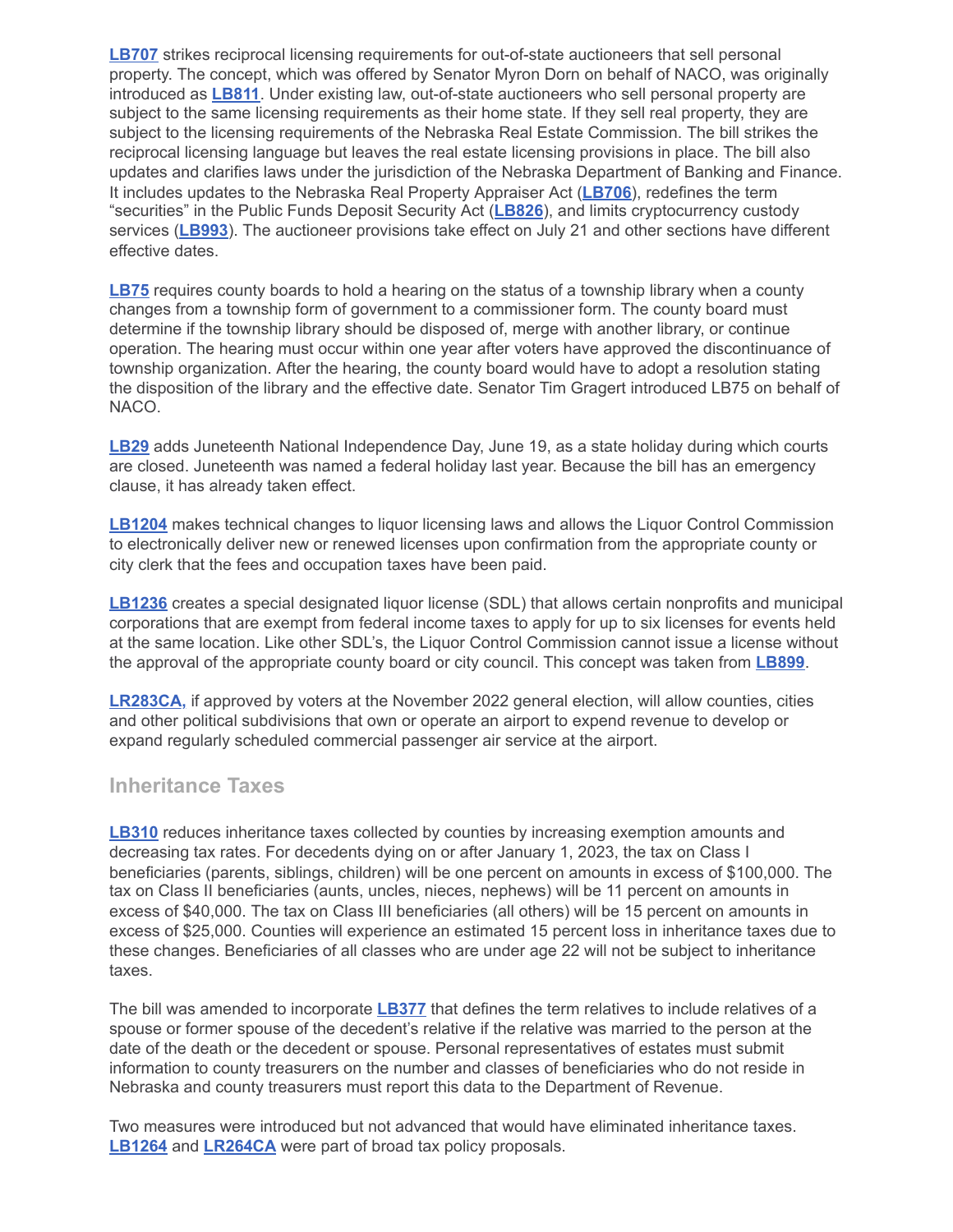**[LB1124](https://nebraskalegislature.gov/bills/view_bill.php?DocumentID=47740)**, which does not adjust the inheritance tax rates, increases the threshold at which the value of personal property in a decedent's estate can pass to beneficiaries through a small estate affidavit from \$50,000 to \$100,000. The amount has not been increased since 2009.

# **Property Taxes**

**[LB873](https://nebraskalegislature.gov/bills/view_bill.php?DocumentID=47318)** is an income and property tax relief package that incorporates several bills. It creates an income tax credit for property taxes paid for community colleges, cuts individual and corporate income tax rates (**[LB939](https://nebraskalegislature.gov/bills/view_bill.php?DocumentID=47407)**), shortens the time frame to phase out income taxes on Social Security payments (**[LB825](https://nebraskalegislature.gov/bills/view_bill.php?DocumentID=47038)**), and sets a higher floor on property tax relief appropriations (**[LB723](https://nebraskalegislature.gov/bills/view_bill.php?DocumentID=46906)**).

**[LB927](https://nebraskalegislature.gov/bills/view_bill.php?DocumentID=46909)** revises the turnback of sales taxes under the Convention Center Facility Financing Assistance Act. **[LB1250](https://nebraskalegislature.gov/bills/view_bill.php?DocumentID=47696)** was also amended into it by **[AM2505](https://nebraskalegislature.gov/FloorDocs/107/PDF/AM/AM2505.pdf)** to make technical and clarifying revisions to last year's **[bill](https://nebraskalegislature.gov/bills/view_bill.php?DocumentID=44190)** requiring personalized postcards to be mailed to property owners when tax askings change beyond allowable growth amounts. Costs for printing the postcards will be paid from the county general fund, with each entity charged for their proportionate share of costs based upon the total number of parcels of each participating political subdivision. County clerks or their designees will organize the joint hearing of the county, cities, schools, and community colleges with tax asking changes. Senator Ben Hansen, who introduced last year's bill, worked with NACO and other political subdivisions on LB1250.

**[LR264CA](https://nebraskalegislature.gov/bills/view_bill.php?DocumentID=47102)**, a proposed constitutional amendment to replace property, inheritance, income and other taxes with retail consumption and excise taxes failed to advance from General File debate. An interim study, **[LR383](https://nebraskalegislature.gov/bills/view_bill.php?DocumentID=49008)**, will continue to examine the implementation of a consumption tax.

Three bills, **[LB853](https://nebraskalegislature.gov/bills/view_bill.php?DocumentID=46652)**, **[LB1020](https://nebraskalegislature.gov/bills/view_bill.php?DocumentID=47587)**, and **[LB1080](https://nebraskalegislature.gov/bills/view_bill.php?DocumentID=47379)**, were introduced to change homestead exemption application procedures for veterans but were not adopted. **[LB995](https://nebraskalegislature.gov/bills/view_bill.php?DocumentID=47460)**, a bill to cap the state's reimbursement to counties for homestead exemptions at \$100 million did not advance from the Revenue Committee. An interim study, **[LR387](https://nebraskalegislature.gov/bills/view_bill.php?DocumentID=49110)**, will examine issues related to homestead exemptions over the summer.

# **Open Meetings and Public Records**

**[LB908](https://nebraskalegislature.gov/bills/view_bill.php?DocumentID=47156)** allows counties and other public bodies to hold meetings by virtual conferencing to discuss items that are scheduled to be discussed or acted upon at a subsequent non-virtual open meeting. No action can be taken at the virtual meeting. Reasonable advance publicized notice, including a dialin number or link, must be given and reasonable arrangements must be made to accommodate the public's right to attend at a physical site, including reasonable seating at least one member of the body or their designee present at each site. The meeting must be recorded. An opportunity for public comments or questions must be provided to the extent that it would be available if virtual conferencing was not used.

**[LB742](https://nebraskalegislature.gov/bills/view_bill.php?DocumentID=47427)** allows public bodies to keep meeting minutes electronically or in writing.

**[LB840](https://nebraskalegislature.gov/bills/view_bill.php?DocumentID=47018)** increases the maximum amount that can be charged for legal publications in newspapers. The rate has not been increased since 1995. Beginning October 1, 2022, all legal publications and notices that are required to be published a certain number of days or weeks must be posted by the newspaper on a statewide website maintained by a majority of Nebraska newspapers.

**[LB1178](https://nebraskalegislature.gov/bills/view_bill.php?DocumentID=47115)** grants judges authority to request the protect their residential addresses from disclosure in the records of the county assessor and register of deeds. Legislation adopted in 2017 granted this protection to law enforcement officers. The address can be disclosed if a records request is made in writing.

**[LB691](https://nebraskalegislature.gov/bills/view_bill.php?DocumentID=47336)** allows victims of kidnapping to seek protection of their address through the Address Confidentiality Act administered by the Secretary of State. The program enables participants to use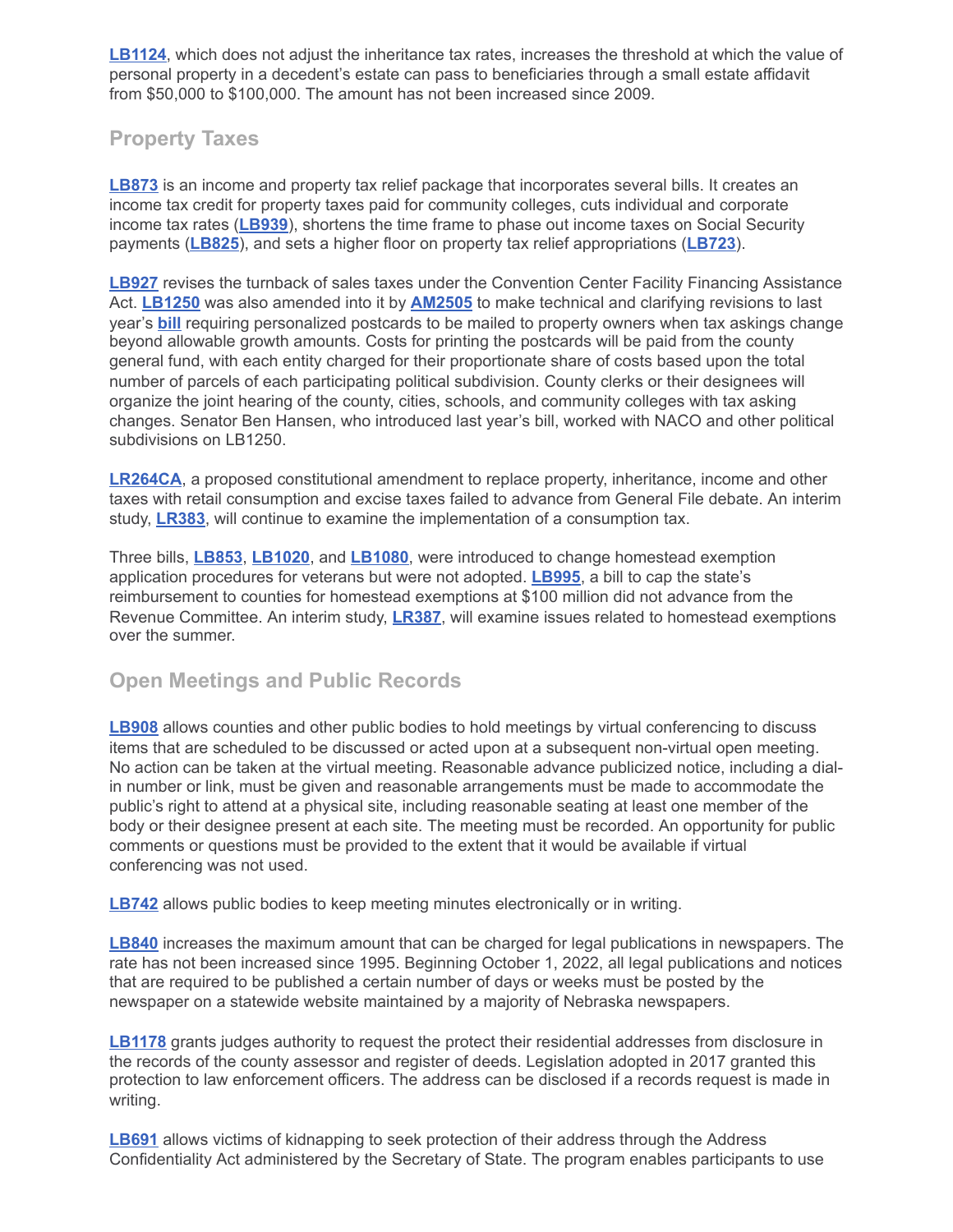an address designated by the Secretary of State as a substitute mailing address in public records. This protection is already available to victims of actual or threatened abuse, sexual assault and stalking.

# **Elections**

**[LB843](https://nebraskalegislature.gov/bills/view_bill.php?DocumentID=47332)** is the Secretary of State's annual election clean-up bill. Original sections of the omnibus bill harmonize poll closing times, require persons distributing voter registration or early voting applications to use prescribed language, and require certain buildings to be available for poll worker training. Other sections clarify deadlines and allow pollworkers from counties that have all-mail elections to assist other counties.

Provisions from several other bills were amended into LB843. **[LB858](https://nebraskalegislature.gov/bills/view_bill.php?DocumentID=47334)** prohibits the acceptance of any gifts, grants or donations from private entities for election uses unless appropriated to the Secretary of State for such use by the Legislature. It does not prohibit the acceptance of in-kind contributions of food or beverages for election workers during the administration of the election or the use of public or private buildings for polling places or election training. **[LB1263](https://nebraskalegislature.gov/bills/view_bill.php?DocumentID=47547)** provides standardized requirements for ballot drop boxes, such as a lock, secure attachment to the ground, and accessible location. When drop boxes are made available for depositing ballots, the ballots must be collected and returned to the office of the election commissioner or county clerk at least once during each business day. **[LB861](https://nebraskalegislature.gov/bills/view_bill.php?DocumentID=47439)** provides for an email address as an optional field on candidate filing forms. **[LB928](https://nebraskalegislature.gov/bills/view_bill.php?DocumentID=47207)** requires candidates for certain state offices to place a transcript of television and radio campaign advertisements on their website. **[LB841](https://nebraskalegislature.gov/bills/view_bill.php?DocumentID=47333)** allows emergency and utility workers responding to an emergency declaration by the President or Governor to simultaneously register to vote and request ballots for all elections in the calendar year. **[LB849](https://nebraskalegislature.gov/bills/view_bill.php?DocumentID=47314)** makes it a Class I misdemeanor for members of a political subdivision's governing body to fail to perform their duties related to a recall election. **[LB733](https://nebraskalegislature.gov/bills/view_bill.php?DocumentID=47066)** prohibits foreign nationals from making contributions to ballot question committees.

**[LB800](https://nebraskalegislature.gov/bills/view_bill.php?DocumentID=46655)** eliminates duplicated language related to sanitary and improvement district elections held six and eight years after the districts are formed. Senator Matt Hansen originally introduced this language on NACO's behalf as **[LB727](https://nebraskalegislature.gov/bills/view_bill.php?DocumentID=46843)**. Other sections of the bill address affordable housing in municipalities and clean-up statutes governing cities of the metropolitan class.

**[LB786](https://nebraskalegislature.gov/bills/view_bill.php?DocumentID=46610)** revises candidate financial disclosures under the Nebraska Political Accountability and Disclosure Act to clarify that any real property used as a residence is not subject to reporting requirements. This has been the interpretation of the Nebraska Accountability and Disclosure Commission and already appears within their rulings, forms and instructions. It will take effect on January 1, 2023.

#### **Roads**

**[LB750](https://nebraskalegislature.gov/bills/view_bill.php?DocumentID=47194)**, the Department of Motor Vehicles' annual cleanup bill, contains provisions from a number of other bills. Language from **[LB913](https://nebraskalegislature.gov/bills/view_bill.php?DocumentID=47053)** declares that the construction and maintenance of highway approaches damaged due to an extreme weather event or faulty engineering are the responsibility of the Department of Transportation. Fees collected for 24/7 sobriety programs are to be distributed to the county issuing the permit, rather than the county of residence of the person receiving the permit (**[LB1022](https://nebraskalegislature.gov/bills/view_bill.php?DocumentID=47279)**). Beginning July 1, drivers' license fees collected by the Department of Motor Vehicles will be reallocated to provide funding for a new service center in Lancaster County (**[LB714](https://nebraskalegislature.gov/bills/view_bill.php?DocumentID=46987)**). Beginning January 1, 2023, license plate fees will be increased from \$3.50 to not more than \$4.25 (**[LB1259](https://nebraskalegislature.gov/bills/view_bill.php?DocumentID=46849)**). Law enforcement officers are not prohibited from disclosing the age of the operator in motor vehicle accident reports (**[LB1145](https://nebraskalegislature.gov/bills/view_bill.php?DocumentID=47593)**). Motor carrier safety statutes are harmonized with federal law (**[LB720](https://nebraskalegislature.gov/bills/view_bill.php?DocumentID=46835)**). Clean-up provisions from the original bill allow motorboat, all-terrain vehicles and utility-type vehicles to have a transfer-on-death designation on the title, make the duration of driver improvement classes consistent, and allow previously salvaged titles to be issued initially if a vehicle has been properly inspected.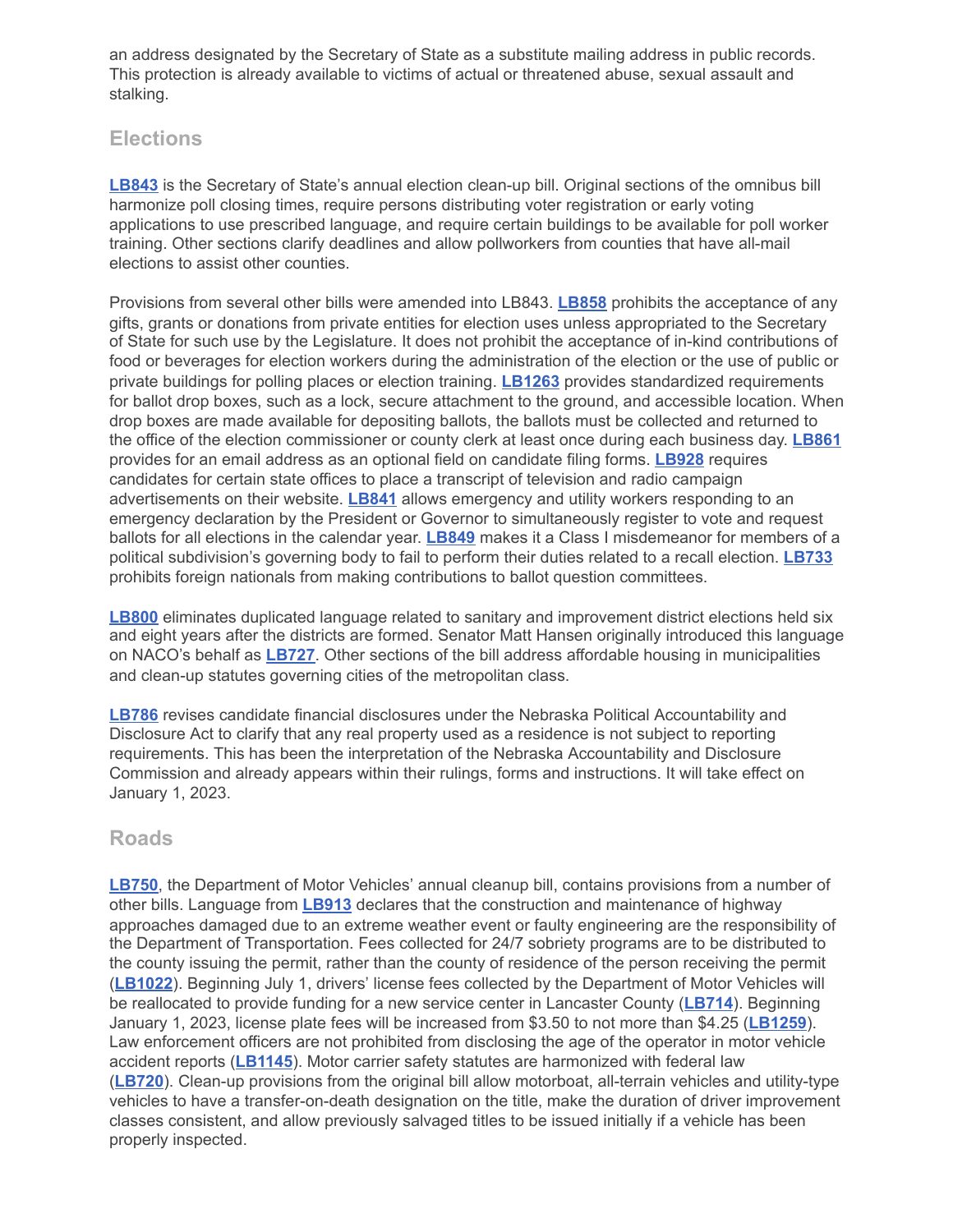**[LB1016](https://nebraskalegislature.gov/bills/view_bill.php?DocumentID=47234)** authorizes the use of a progressive design-build method of public-private partnerships to build projects under the Transportation Innovation Act. Under this construction method, both the design and construction of a project are procured from a single entity that is selected through a qualification-based selection process at the earliest feasible stage of the project.

# **Law Enforcement and Courts**

**[LB1241](https://nebraskalegislature.gov/bills/view_bill.php?DocumentID=47710)** streamlines procedures for law enforcement officers from other states to become licensed in Nebraska. Applicants must provide proof that they meet the requirements to attend the Nebraska Law Enforcement Training Academy and that they have attended equivalent training, pass a physical fitness test, and pass a reciprocity test. The reciprocity test must be offered at least once a month if an applicant has requested it. The test can be offered at satellite testing location inside and outside of Nebraska. Applicants can only serve as noncertified conditional officers until the certification is complete. Through provisions introduced as **[LB1270](https://nebraskalegislature.gov/bills/view_bill.php?DocumentID=47177)**, the bill provides up to \$5 million per year for the next five years in state funding for retention payments and hiring bonuses for law enforcement officers in smaller agencies. The bill allows officers to retire in good standing without meeting the continuing education requirements for the calendar year of their retirement.

**[LB1273](https://nebraskalegislature.gov/bills/view_bill.php?DocumentID=47176)** authorizes an income tax deduction for health insurance premiums paid by retired law enforcement officers who are at least 60 years old with at least 20 years of full-time service. The bill also increases the 30 percent tuition waiver for law enforcement officers attending a state university, state college, or community college studying for a degree related to a career in law enforcement. The bill enacts a 100 percent tuition waiver.

**[LB921](https://nebraskalegislature.gov/bills/view_bill.php?DocumentID=47375)** is one of several bills aimed at reducing prison overcrowding. As originally introduced, it would have required Class III and Class IV felonies to be served in county jails. This language was removed and replaced with **[LB1223](https://nebraskalegislature.gov/bills/view_bill.php?DocumentID=47008)** and **[LB952](https://nebraskalegislature.gov/bills/view_bill.php?DocumentID=47169)**. As passed, the Department of Health and Human Services must reimburse counties \$100 per day for lodging when defendants who are committed to the Department to restore competency remain in county jails. The reimbursement begins 30 days after the judge's order. The amount of reimbursement will be adjusted annually based upon the Consumer Price Index. The Lincoln Regional Center must provide a minimum number of beds for these and other catgories of patients. A strategic planning committee is created to hire a consultant to determine the necessary capacity for mental health inpatient beds. After July 1, 2023, when inmates in state facilities or county jails in counties of more than 100,000 are approaching their anticipated release date, the Department of Health and Human Services must help them apply for medical assistance after their release.

Another overcrowding bill, **[LB920](https://nebraskalegislature.gov/bills/view_bill.php?DocumentID=47530)**, that would have enacted recommendations by a justice reinvestment working group, did not advance from General File.

**[LB922](https://nebraskalegislature.gov/bills/view_bill.php?DocumentID=47288)** adds a district court judge in Douglas County. **[LB1171](https://nebraskalegislature.gov/bills/view_bill.php?DocumentID=47576)**, which was introduced at NACO's request by Senator Rita Sanders, was amended into the bill to require clerks of the district court to serve as jury commissioners in all counties. Existing law allows district court judges to authorize the election commissioner to serve as jury commissioner in some large counties. The new language makes jury commissioner statutes consistent statewide. Other bills amended into LB922 create the offenses of second-degree criminal trespass for observing another person with an electronic device such as a drone (**[LB903](https://nebraskalegislature.gov/bills/view_bill.php?DocumentID=47296)**) and criminal impersonal by stolen valor for pretending to be a member of the armed forces (**[LB990](https://nebraskalegislature.gov/bills/view_bill.php?DocumentID=47341)**).

**[LB519](https://nebraskalegislature.gov/bills/view_bill.php?DocumentID=44401)** provides immunity from prosecution for alcohol or drug offenses if the person witnessed or was the victim of a sexual assault and reported it to law enforcement or requested emergency medical assistance. The bill also allows district courts to waive publication of notices of name changes if publication would endanger the petitioner.

**[LB1246](https://nebraskalegislature.gov/bills/view_bill.php?DocumentID=47181)** requires criminal justice agencies and attorneys to maintain the confidentiality of the identity and personal identifying information of alleged victims of sexual assault or sex trafficking violations except as necessary to carry out legal duties.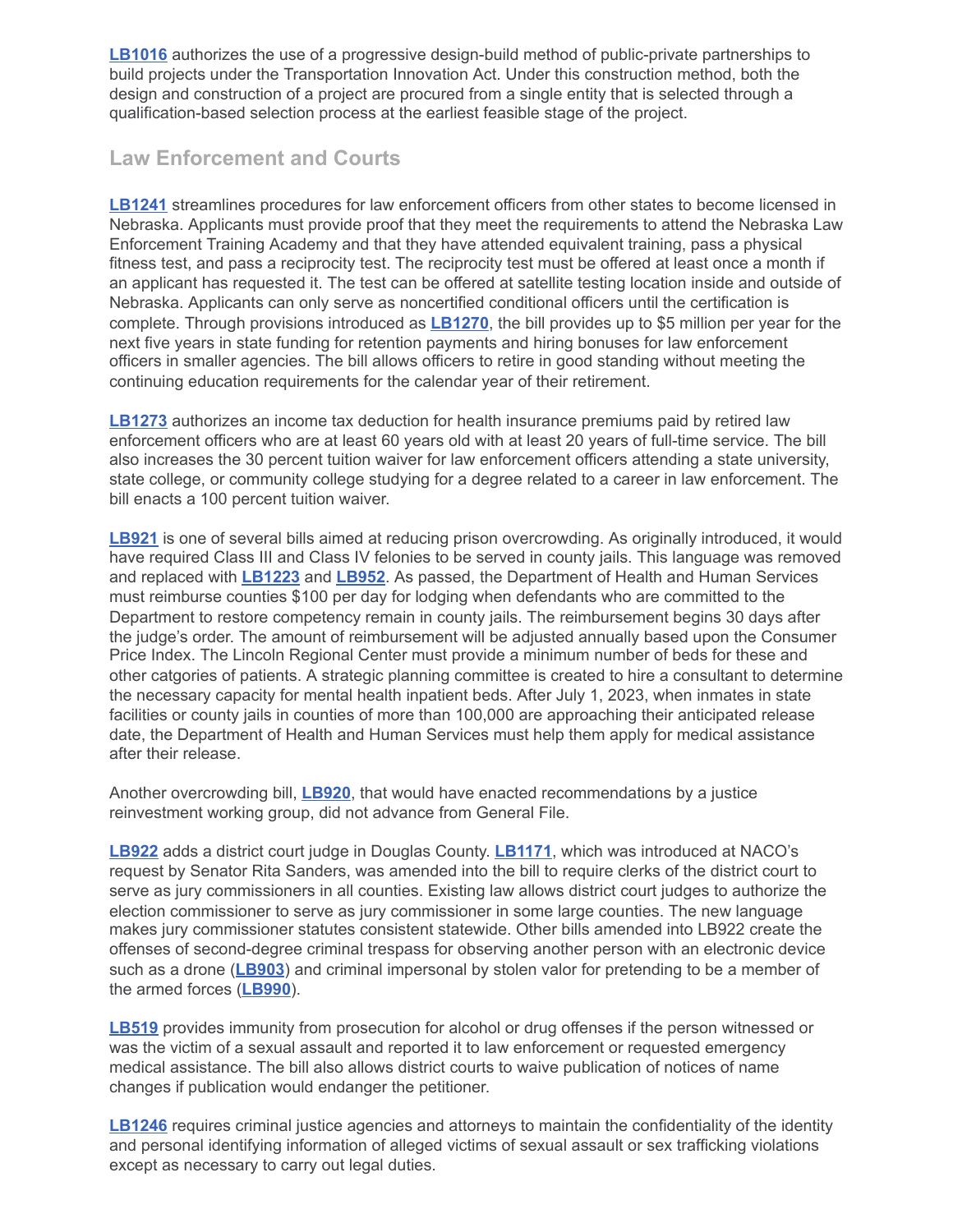**[LB829](https://nebraskalegislature.gov/bills/view_bill.php?DocumentID=47034)** harmonizes penalties for animal cruelty and extends the time for a county attorney to file an application for disposition of a seized animal from seven to ten business days.

**[LB717](https://nebraskalegislature.gov/bills/view_bill.php?DocumentID=47312)** increases the death benefit paid to public safety officers killed in the line of duty from \$50,000 to \$250,000. These officers include law enforcement, firefighters, emergency medical service providers, and correctional officers employed by jails or the Department of Correctional Services.

# **ARPA Funds and the State Budget**

With a large cash reserve and more than \$1 billion in federal ARPA (American Rescue Plan Act) funds on hand, the Legislature made appropriations for a host of new programs and services. **[LB1014](https://nebraskalegislature.gov/bills/view_bill.php?DocumentID=47196)** appropriations of ARPA funds include: \$47.5 million for improvements to the Nebraska Law Enforcement Training Center, \$10 million for public health departments, and funds for health care providers, job training, child welfare, education, and water resources. ARPA funds were also allocated for **[LB1024](https://nebraskalegislature.gov/bills/view_bill.php?DocumentID=47459)**, the Economic Recovery Act, which is aimed at creating jobs and facilitating economic growth in North Omaha.

**[LB1011](https://nebraskalegislature.gov/bills/view_bill.php?DocumentID=46975)**, **[LB1012](https://nebraskalegislature.gov/bills/view_bill.php?DocumentID=46976)** and **[LB1013](https://nebraskalegislature.gov/bills/view_bill.php?DocumentID=46977)** make up the mid-biennium budget adjustment package. Governor Ricketts' line-item vetoes of parts of each bill were overridden by the Legislature. LB1011, the mainline budget bill, adjusts the budget adopted last year for state operations in the current fiscal year and appropriates funds for a number of bills introduced this year. LB1012 makes transfers based upon the Governor's biennial budget recommendations. LB1013 transfers over \$500 million from the state's cash reserves for other projects and earmarks \$175 million for a potential new penitentiary, subject to a later appropriation.

The budget bills reference appropriations for other bills including two major water projects. **[LB1015](https://nebraskalegislature.gov/bills/view_bill.php?DocumentID=47225)** adopts the Perkins County Canal Project Act for the storage and management of water in the South Platte River. **[LB1023](https://nebraskalegislature.gov/bills/view_bill.php?DocumentID=47244)**, the Jobs and Economic Development Initiative (JEDI) Act, grew out of last year's STARWARS (Statewide Tourism and Recreational Water Access and Resource Sustainability) study. After hydrology and environmental studies, a 4,000-acre lake will be built between Lincoln and Omaha. Other projects include marinas and other development at Lake McConaughy and the Lewis and Clark State Recreation Area and an event center at Niobrara State Park.

#### **Other Issues**

**[LB700](https://nebraskalegislature.gov/bills/view_bill.php?DocumentID=47217)** makes technical changes to the five state-administered retirement plans. In the county plan, the bill eliminates obsolete provisions related to investment accounts. Counties and the state must provide paid leave to attend up to three days of retirement planning sessions. Previously county employees were granted two days of paid leave for training under age 50 and two days for training over age 50. Because the bill has an emergency clause, it has already taken effect.

**[LB998](https://nebraskalegislature.gov/bills/view_bill.php?DocumentID=46876)** revises the Municipal Inland Port Authority Act that was adopted last year. An inland port authority is an economic development tool to allow cities of the metropolitan, primary or first class, and counties larger than 20,000 to develop shovel-ready commercial and industrial sites or transportation hubs. Up to five inland port authorities can be created in the state. The bill allows nonprofit economic development corporations, such as chambers of commerce, to apply directly to the Department of Economic Development for inland port authority status if a city, county or joint citycounty entity has not taken steps to do so.

**[LB1065](https://nebraskalegislature.gov/bills/view_bill.php?DocumentID=47583)** changes the expedited review process for tax increment financing (TIF) for smaller projects in counties under 100,000 or in areas that have been declared extremely blighted. The maximum period for these micro-TIF projects is extended from 10 to 15 years. Existing structures and vacant lots must have been within the corporate limits of a city for at least 60 years and vacant lots must have been platted for at least 60 years.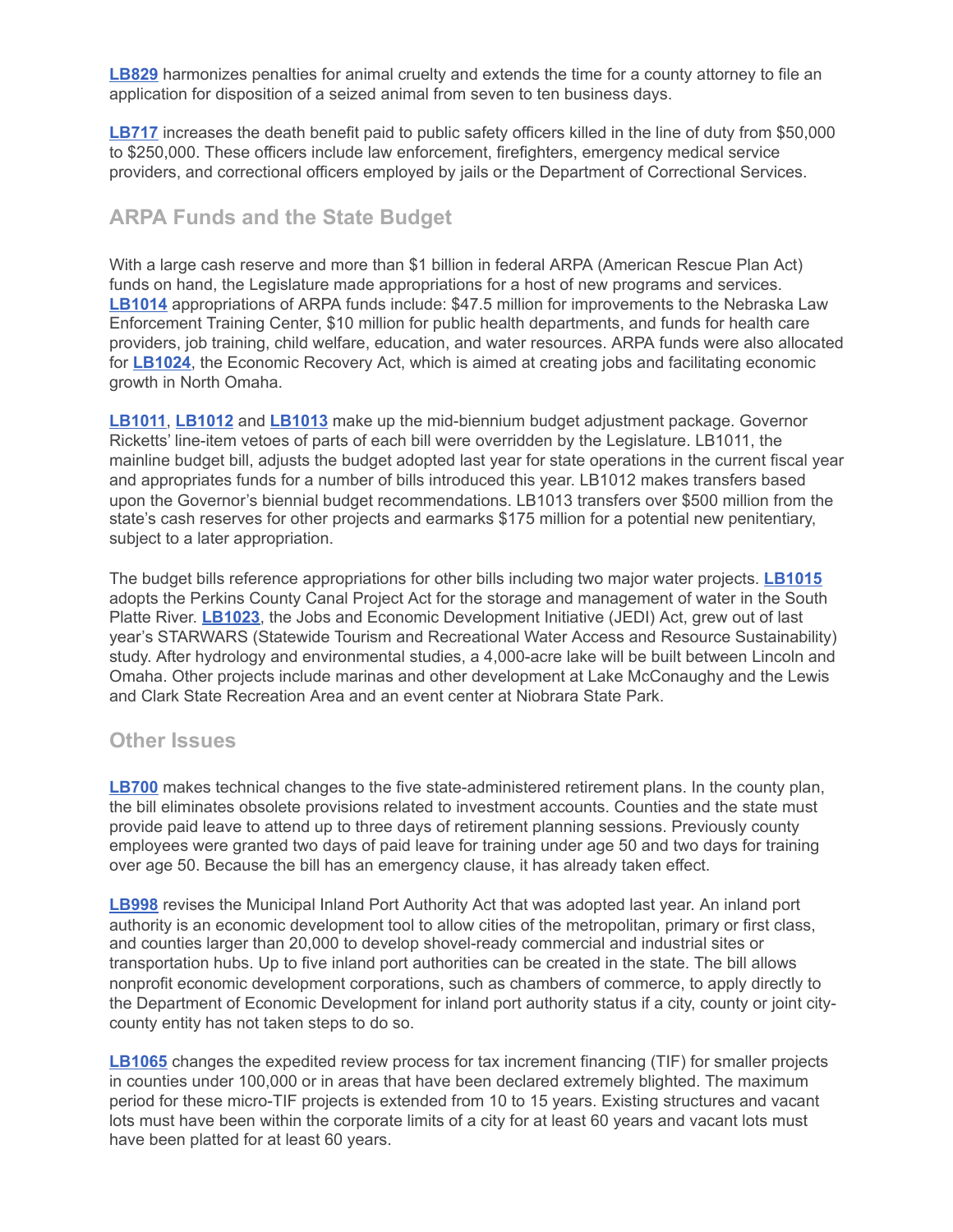**[LB450](https://nebraskalegislature.gov/bills/view_bill.php?DocumentID=44236)** requires the Department of Economic Development to designate innovation hubs, called iHubs, to provide support for startup businesses and technology-driven ventures within economic development areas or enterprise zones. Counties are not included within the governmental entities that can form collaborative relationships for iHubs.

**[LB749](https://nebraskalegislature.gov/bills/view_bill.php?DocumentID=46927)** revises laws allowing motor vehicle dealers to compile information to submit to sheriffs for inspections of out-of-state vehicles. The bill corrects legislation enacted last year that made the law apply to vehicles after they are sold, rather than when they are part of the inventory. It carries an emergency clause and has already taken effect.

**[LB848](https://nebraskalegislature.gov/bills/view_bill.php?DocumentID=46973)** gives authority to the Department of Agriculture to support planning for and assistance with catastrophic livestock mortality disposal to augment preparedness for an emergency event.

**[LB876](https://nebraskalegislature.gov/bills/view_bill.php?DocumentID=47260)** prohibits the development of new horse racetracks and the attached casinos until after the Nebraska Racing and Gaming Commission has conducted a market analysis of the five counties that currently have racetracks: Adams, Dakota, Douglas, Hall, Lancaster and Platte. Voters approved two ballot measures in 2020 that legalized casino gambling but only a licensed horse tracks.

**[LB906](https://nebraskalegislature.gov/bills/view_bill.php?DocumentID=47444)** requires the Department of Health and Human Services to develop a vaccine exemption **[form](https://dhhs.ne.gov/Documents/COVID-19-Vaccine-Exemption-Form.pdf)** for an individual to claim an exemption from receiving a COVID-19 vaccine. The form must include either a declaration by a licensed health care practitioner that the vaccine is medically contraindicated or should be delayed or a declaration by the individual that it conflicts with their sincerely-held religious belief, practice or observance. Employers granting an exemption can require employees to be periodically tested for COVID-19 at the employer's expense or wear personal protective equipment provided by the employer. Since the bill carried an emergency clause, it has already taken effect.

**[LB1102](https://nebraskalegislature.gov/bills/view_bill.php?DocumentID=47107)** authorizes the Department of Environment and Energy to order persons responsible for the release of a pollutant to clean it up and take corrective actions to prevent a recurrence. Any cleanup costs that are owed to the state constitute a lien in favor of the state upon any real property that is owned by that person and subject to or affected by the cleanup. These environmental liens are filed with the register of deeds in each county where the responsible party owns or holds and interest in real property.

## **Interim Studies**

Following is a partial listing of interim study resolutions that will be examined during the coming months. This listing represents only those studies of significant interest and importance to county government. They are listed by number, introducer, description and committee assignment. Public hearings will be scheduled on some resolutions. Hearing dates will be posted on the Legislature's website as they are scheduled. A complete list of the studies is available **[here](https://nebraskalegislature.gov/session/interim.php)**.

#### **County Operations**

**[LR339](https://nebraskalegislature.gov/bills/view_bill.php?DocumentID=48789)** (Briese) Interim study to examine matters relating to cemeteries in Nebraska. *General Affairs*

**[LR359](https://nebraskalegislature.gov/bills/view_bill.php?DocumentID=48697)** (Walz) Interim study to examine whether section 79-458, which authorizes certain property holders to attach their property to a different school district through a freeholder petition, should be updated or eliminated. *Education* (NACO requested the introduction of LR359)

**[LR376](https://nebraskalegislature.gov/bills/view_bill.php?DocumentID=49000)** (Hansen, M.) Interim study to determine whether reports of the resistance of public agencies to fulfill public record requests are representative of a broad statewide issue or represent isolated incidents. *Government, Military and Veterans Affairs*

#### **Property Tax**

**[LR333](https://nebraskalegislature.gov/bills/view_bill.php?DocumentID=48706)** (McDonnell) Interim study to examine modernization of Nebraska's tax system with the goal of facilitating economic growth. *Revenue*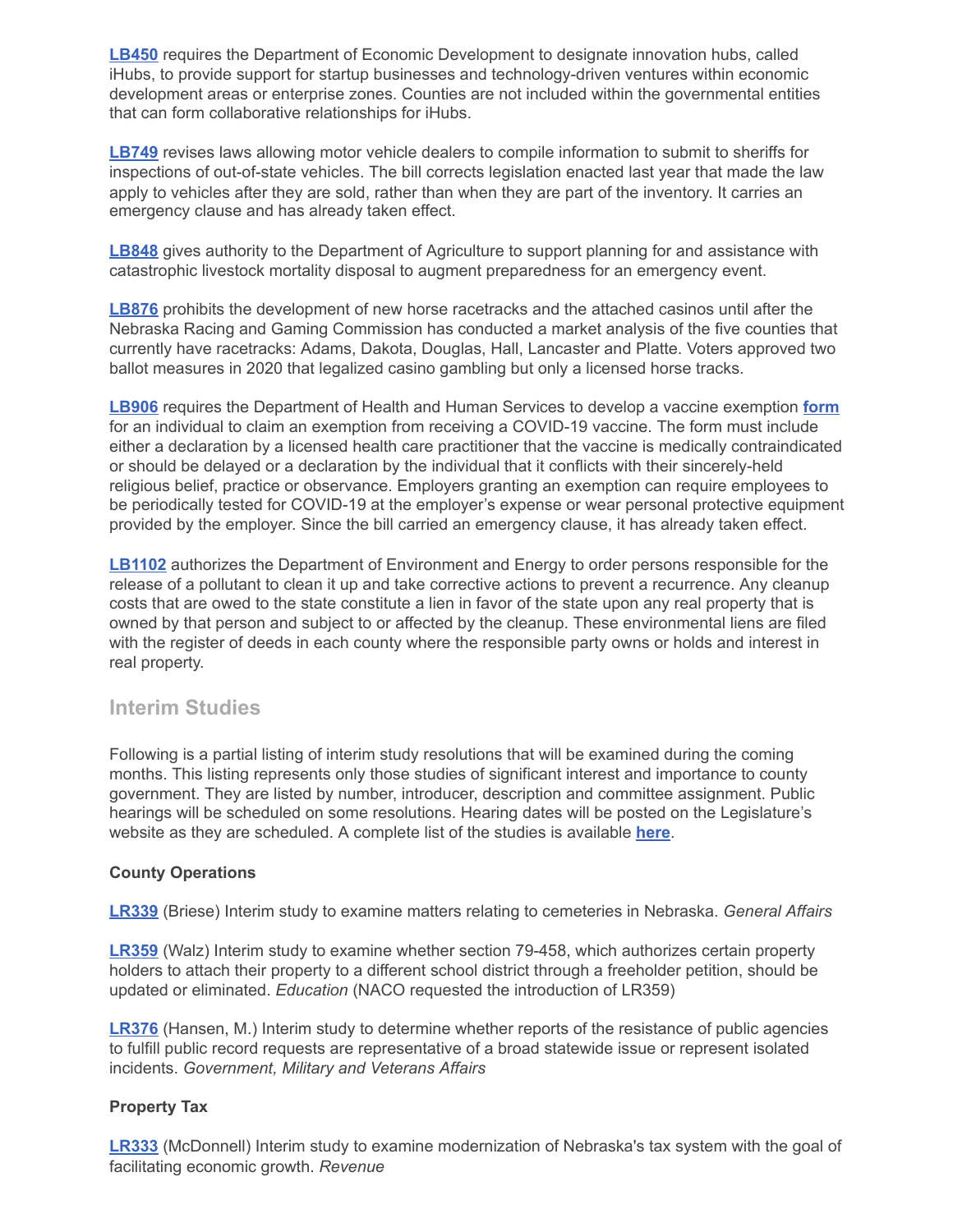**[LR383](https://nebraskalegislature.gov/bills/view_bill.php?DocumentID=49008)** (Erdman) Interim study to explore best practices for the implementation of a consumption tax in Nebraska. *Revenue*

**[LR387](https://nebraskalegislature.gov/bills/view_bill.php?DocumentID=49110)** (Day) Interim study to review the statutes relating to homestead exemptions. *Revenue*

**[LR424](https://nebraskalegislature.gov/bills/view_bill.php?DocumentID=49215)** (Cavanaugh, J.) Interim study to research the topic of home equity theft. *Judiciary*

**[LR463](https://nebraskalegislature.gov/bills/view_bill.php?DocumentID=49622)** (Linehan) Interim study to examine the structure and administration of and compliance with certain taxes. *Revenue*

**[LR330](https://nebraskalegislature.gov/bills/view_bill.php?DocumentID=48273)** (Linehan) Interim study to determine what percentage should be used to forecast revenue when preparing fiscal notes and determine if state agencies or political subdivisions should use the same percentage. *Appropriations*

#### **Law Enforcement and Courts**

**[LR423](https://nebraskalegislature.gov/bills/view_bill.php?DocumentID=49206)** (Cavanaugh, J.) Interim study to determine whether the current arrangement of court appointment of attorneys is appropriate. *Judiciary*

**[LR396](https://nebraskalegislature.gov/bills/view_bill.php?DocumentID=49131)** (Cavanaugh, J.) Interim study to examine the funding needs of the Commission on Public Advocacy and to find a long-term funding solution. *Appropriations*

**[LR386](https://nebraskalegislature.gov/bills/view_bill.php?DocumentID=48724)** (DeBoer) Interim study to examine the Nebraska Juvenile Code. *Judiciary*

**[LR438](https://nebraskalegislature.gov/bills/view_bill.php?DocumentID=49471)** (Health and Human Services Committee) Interim study to identify policy changes for improving communication and sharing of case-specific information among state and local government agencies responsible for care, custody, treatment, and rehabilitation of youth. *Health and Human Services*

**[LR384](https://nebraskalegislature.gov/bills/view_bill.php?DocumentID=49097)** (Cavanaugh, M.) Interim study to investigate laws and procedures pertaining to the use of emergency protective custody. *Judiciary*

**[LR409](https://nebraskalegislature.gov/bills/view_bill.php?DocumentID=49192)** (Arch) Interim study to examine the Department of Health and Human Services' capacity and resources to treat individuals who have been committed to the department for treatment to restore competency to stand trial. *Health and Human Services*

#### **Retirement**

**[LR294](https://nebraskalegislature.gov/bills/view_bill.php?DocumentID=48082)** (Kolterman) Interim study to examine the public employees' retirement systems administered by the Public Employees Retirement Board. *Nebraska Retirement Systems*

**[LR295](https://nebraskalegislature.gov/bills/view_bill.php?DocumentID=48083)** (Kolterman) Interim study to monitor underfunded defined benefit plans administered by political subdivisions as required by section 13-2402. *Nebraska Retirement Systems*

#### **Communications**

**[LR398](https://nebraskalegislature.gov/bills/view_bill.php?DocumentID=49140)** (McDonnell) Interim study to examine issues related to the funding of emergency communications in Nebraska. *Transportation and Telecommunications*

**[LR401](https://nebraskalegislature.gov/bills/view_bill.php?DocumentID=49116)** (Friesen) Interim study to review the administration of the Nebraska Broadband Bridge Act. *Transportation and Telecommunications*

#### **Zoning and Land Use**

**[LR276](https://nebraskalegislature.gov/bills/view_bill.php?DocumentID=47306)** (Blood) Interim study to examine circumstances in which conditional use permits can be approved or revoked. *Urban Affairs*